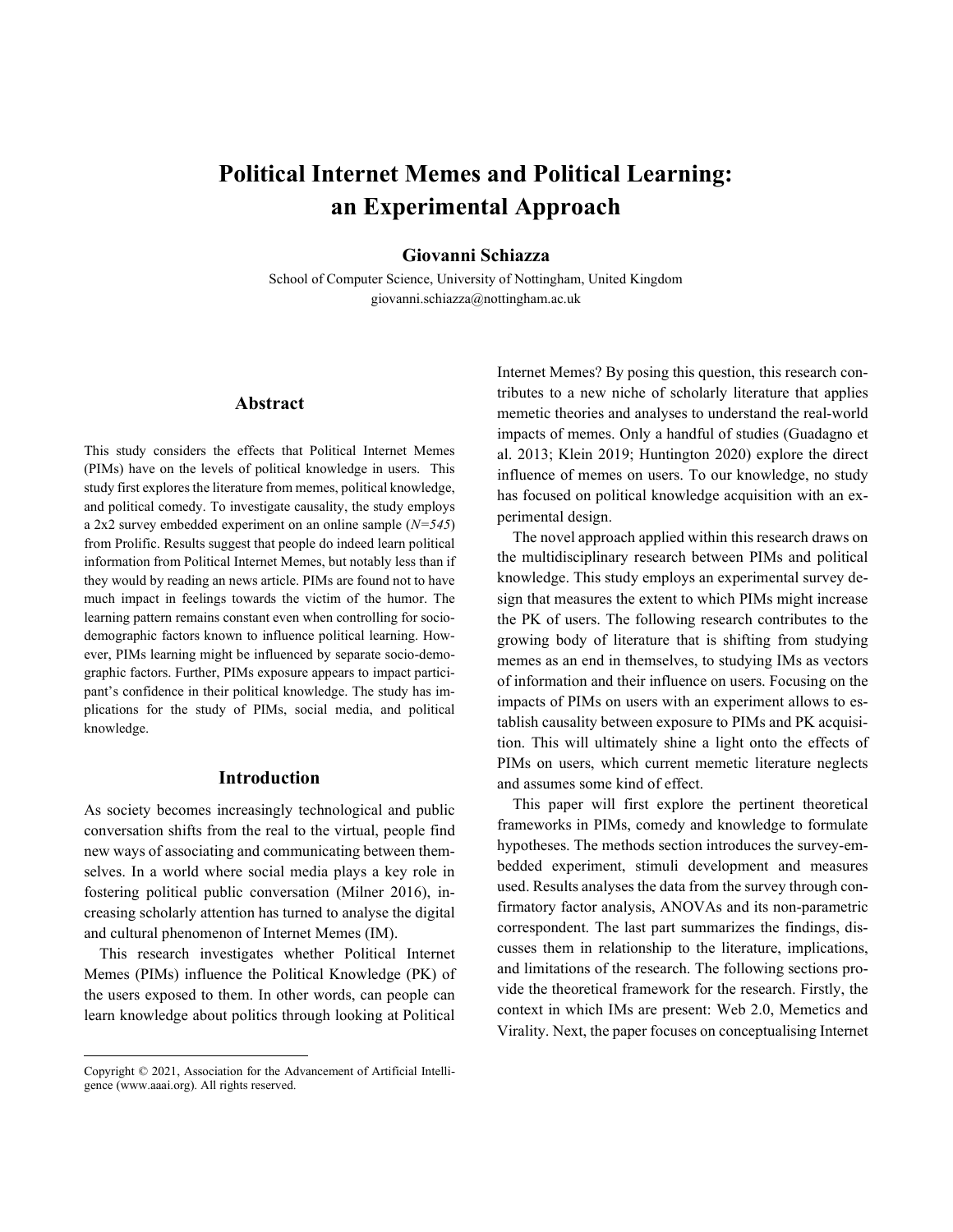Memes and Political Internet Memes as lingua franca (Milner 2016). Finally, the last sections explore the linkages between political humour, political knowledge and PIMs in order to set out the hypotheses that will be investigated in the experiment.

#### Web 2.0, Memetics and Virality

Before addressing the main topic of this research, it is important to spend a moment exploring the context in which memes are circulated. Blank and Reisdorf (2012) define the concept of Web 2.0 using a user-oriented approach, defining Web 2.0 as 'using internet to provide platforms through which network effects can emerge' (Blank and Reisdorf 2012: 539). They identify two main principles of Web 2.0, the first one being 'network effects' meaning that tools within the platform are as valuable as the number of people that use that tool. They use emails as an example: the more people that use email the more valuable email is because multiple people can connect with each other. The second component is 'platform', virtual places where users have freedom to share and create content. Platform is interconnected with network effect, where the more users participate in 'engagement, communication and information gathering' the more valuable that platform is (Blank and Reisdorf 2012: 539).

In order to understand Internet Memes and their characteristics it is important to address the origin of the term meme. Understanding where this term has originated is significant as it has become the basis of conceptualising Internet Memes as known today. The term meme was first coined and used by Richard Dawkins (1976) in his book "the Selfish Gene". According to Dawkins a meme is a 'unit of cultural transmission' (Dawkins 1976:192) that replicates and propagates between brains, spreading information. Dawkins draws similarities between genes and memes throughout his book, drawing from biology to explain them. Examples of memes are songs, catchphrases and ideas that pass from person to person. They replicate, spread, are subject to changes and finally 'stick' to a brain. Memes are entities that live inside people's minds (Dawkins 1976). The study of memes – memetics – as conceptualised by Dawkins has a longstanding history (Blackmore 2000; see Edmonds 2005). Memes undergo the same evolutionary process that genes do, meaning that natural selection principles play an important part in memetic spread (Edmonds 1996). Multiple memes exist contemporarily, compete for the attention of the individual in an environment where people have a

limited availability of attention (Shifman 2014:177; Weng et al 2012).

With the advent of Web 2.0, the birth of Internet Memes has changed the way memes are conceptualised, straying away from the Dawkinsian notion of mimema.

The main difference between IMs and virality is that viral content is 'a singular cultural unit' (Shifman 2014:56) whereas memes are 'a collection of texts'. Memes are not a singular lone-standing element but part of a collective. IMs might originate from a viral photo/video and could 'go viral', but that doesn't mean that all that goes viral is an IM. Creating a distinction between viral items and memes is important in discriminating between what is a meme and what is not. It is important highlight this concept as sometimes users mislabel viral and humorous content as being a meme while it may not be. This kind of error is sometimes also present in Knowyourmeme.com, a database on memes that allows researchers to understand each IM better. Knowyourmeme.com is a useful tool for researching memes, but caution is required as this website might produce false positives. Next, the paper focuses on the literature around IMs and PIMs.

#### Internet Memes(IM) and Political Internet Memes(PIM)

The present literature has focused on conceptualising Internet Memes as digital artefacts (such as Shifman 2014), as units of a language within themselves (Milner 2016), as means of political participation (Ross and Rivers 2017; Howley 2016; Milner 2013; Kahne et al 2015) and as cultural and social phenomena (Gal et al 2016; Milner 2013, Nissenbaum and Shifman 2017). Other authors have focused more on different aspects of Political Internet Memes (Anderson and Sheeler 2014; Burroughs 2013; Milner 2013; Piata 2016; Ross and Rivers 2017) although they don't appear to clearly define what constitutes a PIM.

This scholarship has focused on analysing memes themselves, but so far only a handful of studies have tested what kind of influence Internet Memes can have on people that are exposed to them (Guadagno et al. 2013; Klein 2019; Huntington 2020). There is an assumption that memes have some kind of effect on users but there is a lack of experimental design to prove links of causality between exposure to memes and effects on users.

Although Internet Memes are a heterogeneous group of items, there seems to be scholarly consensus around the definitions produced by Shifman. This paper uses the definition proposed in Memes in Digital Culture (Shifman 2014: 41):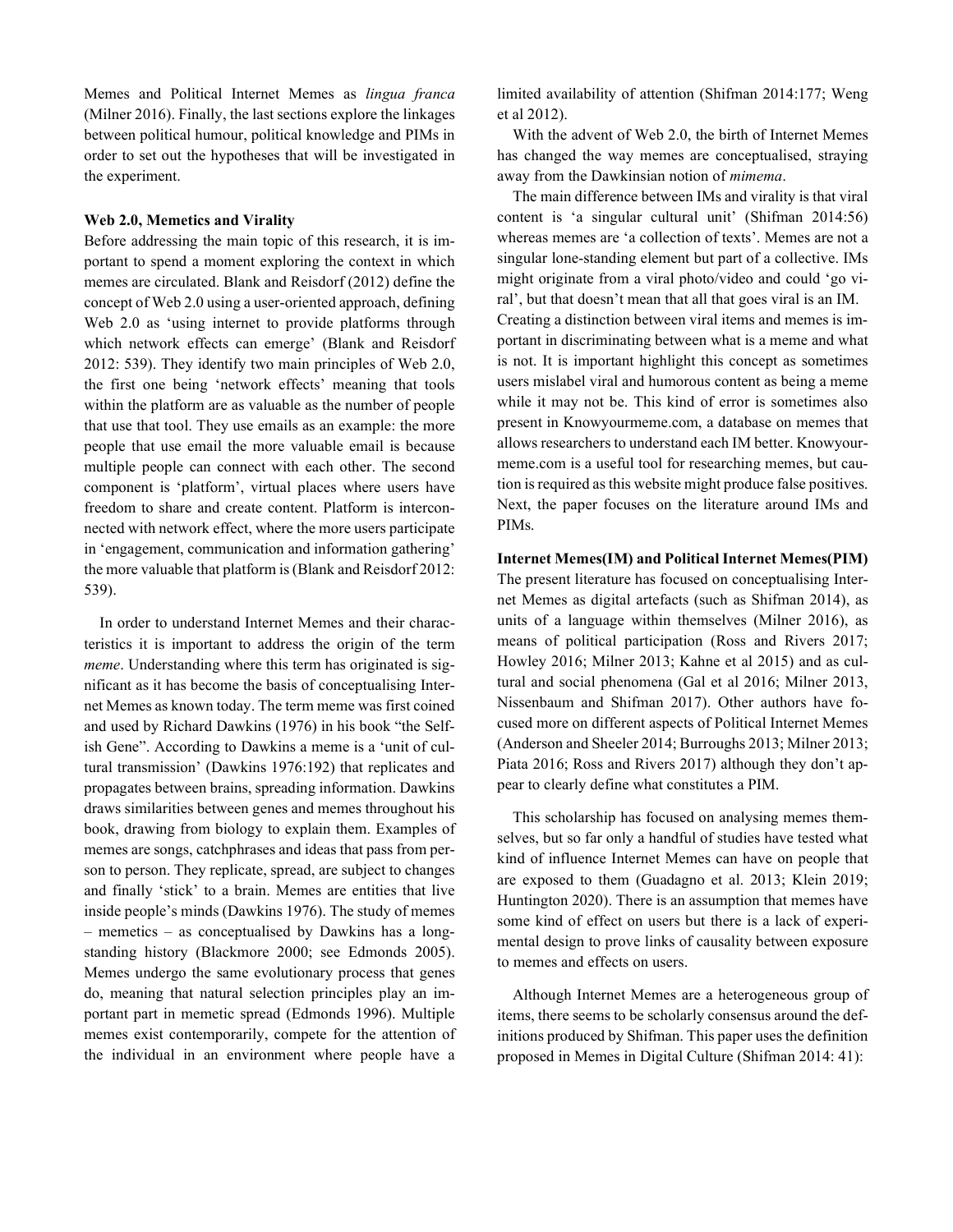'(a) a group of digital items sharing common characteristics of content, form, and/or stance which (b) were created with awareness of each other and (c) were circulated, imitated, and/or transformed via the Internet by many users'.

This broad definition proposed by Shifman succeeds in embracing the very heterogeneous group that Internet Memes are. Additionally, Shifman's definitions are widely used in scholarly articles, demonstrating their value. The paper now proceeds to explore a rather unique view of memes produced by Milner (2016) where memes are conceptualised as their own language.

#### Memes as language

Milner (2016) in his book 'The World Made Meme' argues that memes themselves foster public conversation and public participation. This kind of conversation and participation is polyvocal and at the same time collectivist – as in the case of 'We Are The 99%' (Milner 2013). Milner believes in the centrality of this collective dialogue as a key element of the contemporary media ecology, with IMs enriching public conversation. Milner argues that memes can be empowering – allowing a voice or point of view to be heard better than before. However, IMs can also be marginalizing – because of anonymity, it is easier to antagonize people and marginalize their memes. IMs can also create ingroup-outgroup dynamics (Burroughs 2013).

Milner also asserts that memes appear to be a lingua franca, meaning that conversation between users can happen by using memes. He also argues that memes are able to function as 'means of sharing information' (Milner 2016:6). Following Milner's (2016) line of reasoning, this paper questions the extent to which the sharing information function of IMs is effective at communicating political information. This is an even more compelling question considering the notion of memes being a language of information transmission between users.

# Political Internet Memes

There has been increasing academic interest in memes and their intersection with politics. According to Heiskanen (2017), PIMs have the ability to engage voters who wouldn't normally participate in the electoral process, although this claim is yet to be backed up with quantitative analysis. Memes can work as a form of political communication and political participation (Shifman 2014; Chagas et al 2019; Milner 2013). Shifman (2014 pp.117-150) identifies 3 PIMs

functions: persuasion and political advocacy, grassroot action and expression of public discussion.

Academic literature is currently lacking a definition of what Political Internet Memes are. There has been an attempt to do this by Shifman (2014a:120):

'political memes are about making a point – participating in a normative debate about how the world should look and the best way to get there'.

Building on the previous research done on this topic, this study proposes a different definition of political Internet Memes. This definition is one of the first attempts to provide a clear and testable definition of Political Internet Memes, but this study does not claim to provide the ultimate definition of it:

Political Internet Memes are Internet Memes which have their main focus/message as something political or concerning politics in general.

Political in this definition means concerning political actors, political events, political institutions etc. The functions identified by Shifman (2014a pp.117-150) can also be applied to this definition, using their function to characterize types of PIMs that can be encounter in the Web 2.0.

## Political Knowledge

Political Knowledge is a topic that has long been analysed by researchers of public opinion, political psychology, political communication and related disciplines.

Political Knowledge (PK) is defined by Delli Carpini & Keeter (1996:10) as 'the range of factual information about politics that is stored in long-term memory'. The authors put emphasis on the long-term memory, and factual information; which distinguishes this notion of PK from other key concepts in mass opinion such as political attitudes, beliefs, values and opinions (Delli Carpini & Keeter 1996). By politics, they mean 'the authoritative allocation of goods, services and values' (Delli Carpini & Keeter 1996:12). They distinguish 3 dimensions of political knowledge:

'(1) the rules of the game (the institutions and processes of elections and governance); (2) the substance of politics (the major domestic and international issues of the day, current social and economic conditions, key policy initiatives and so forth); (3) people and parties (the promises, performances, and attributes of candidates, public officials, and the political parties)' [added emphasis] (Delli Carpini & Keeter 1996:14).

Delli Carpini & Keeter (1996) treat PK as being a product of human interaction and personal and systemic factors; PK constitutes the 'currency of citizenship' in a democracy, a resource of citizens. In order for individuals to acquire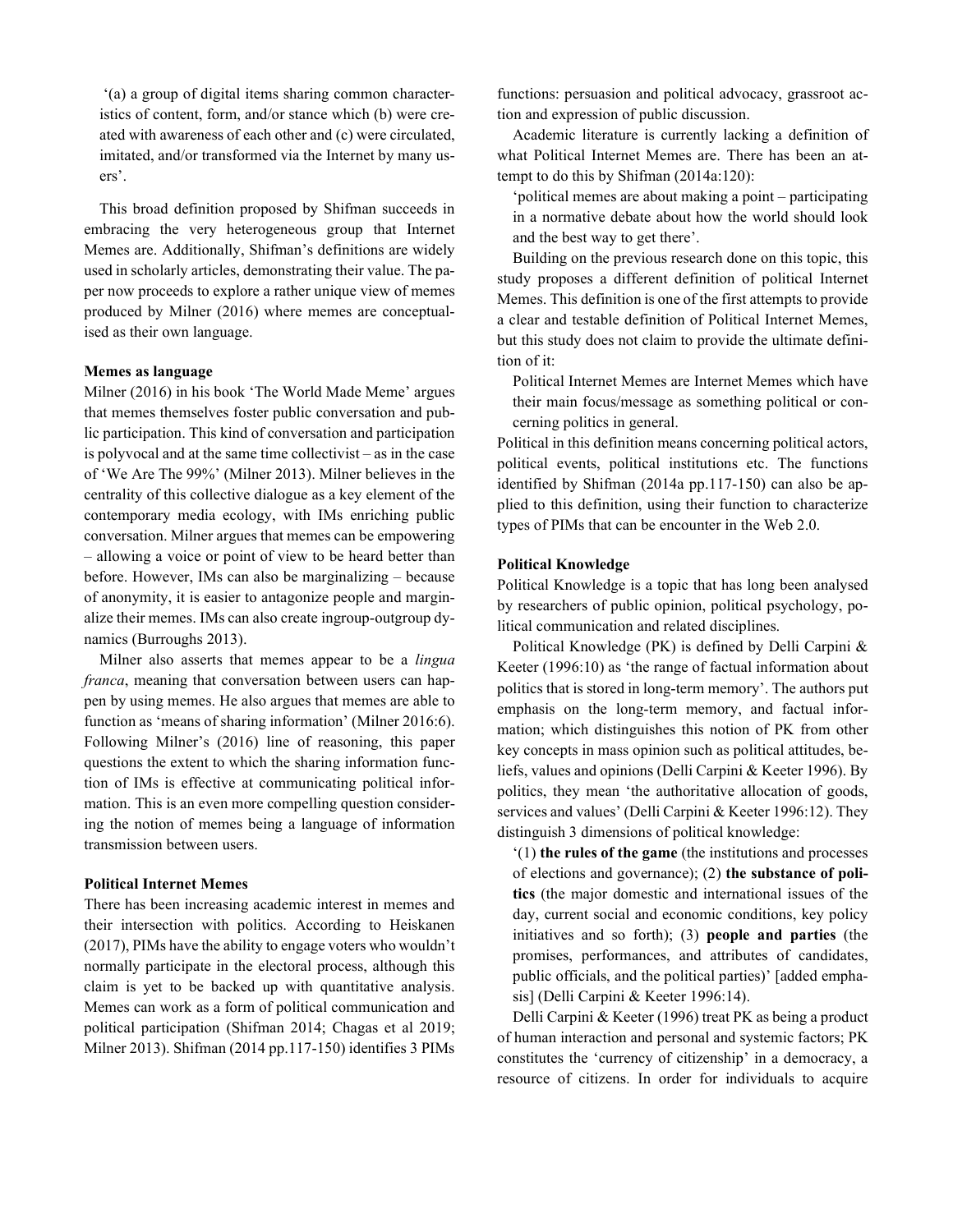political knowledge there are three conditions to be satisfied:  $ability$  – cognitive capabilities to understand information; *motivation* – reasons that lead someone to look for political information;  $\text{op}$  *ortunity* – chance and availability of the information. Numerous studies (Delli Carpini & Keeter 1993; Sturgis et al 2007; Mondak 2000) have explored how to measure the concept of political knowledge through surveys. Most of this literature revolves around measuring PK with survey data that has already been collected and measuring a general level of PK – mainly about domestic affairs. In the research for literature around this topic, the researcher could not find any high-profile article investigating how to design PK questions for ad-hoc surveys aiming at measuring knowledge on a specific political topic.

The sole exceptions were few directions given by Delli Carpini & Keeter, 1993; and marginally Mondak 2000) regarding the design of question answers, how to deal with don't knows and whether to use close or open-ended questions. Political knowledge is a key component of citizenship. When citizens are politically knowledgeable, they make better decisions in the democratic opportunities are presented to them (Delli Carpini & Keeter 1996), for instance, turning out to cast an informed vote. Political knowledge acquisition – political learning – has been observed to be influenced by some individual-level characteristics. For example, African Americans, low-income, young people, women, less educated are generally less knowledgeable about politics than their white, higher income, older, male, higher educated counterparts (Delli Carpini & Keeter 1996; Strabac and Aalberg 2011).

#### Political Humour

Internet Memes have a humorous component as highlighted by Milner (2013b) and further explored in the case of Greek elections in Piata (2016). Although this study recognizes that humour is a part of PIM, this research will not dwell too much on the humorous part of memes as does not represent the research focus. Political humour is a long-standing component of politics, from ancient Romans and Greeks to recent televised political humour in the US with the David Letterman Show and Saturday Night Live (Young 2017:837). Young (2017:873) defines political humour as

'an umbrella term that encompasses any humorous text dealing with political issues, people, events, processes, or institutions'.

Within this umbrella term there are political satire, parody, irony and comedy. Each of these forms of political humour has been analysed and presents a consistent body of literature. The way that political humour conveys information leads to the message encountering less resistance or counterargument towards it (Becker 2014), possibly leading to attitude change (Young 2012). Some scholars refute this notion as the humour can be perceived as just being humour and nothing else (Baek and Wojcieszak 2009; Kim and Vishak 2008). Political humour can also have a persuasive capacity in painting a (negative) picture of the victim of the joke, leading to more critical sentiments in viewers (Rill and Cardiel 2013). Programmes such as Saturday Night Live have been observed to increase political knowledge among viewers (Feldman and Young 2008). Political humour can also be used as a barometer of the public's opinion on a certain issue and/or its perceived salience (Gray et al 2009).

People exposed to political humour have been found to be more likely to participate in and discuss politics in general (Cao and Brewer 2008). Political humour can also reduce trust in government and evoke negative emotions in viewers (Rill and Cardiel 2013). Political humour is also mediated by age, education, previous exposure to political comedy (Cao 2008; Hollander 2005), interest in politics, political knowledge and political ideology (Young 2017). Gregorowicz (2013:44) highlights how political comedy can increase knowledge due to the ease with which it is recalled in the mind, especially if individuals are already knowledgeable about the topic.

Considering the humorous component of memes this paper argues that PIMs constitute political humour. As such, they could carry political information and increase political knowledge, as the other forms of political humour do. Additionally, taking Milner's *lingua franca* conceptualisation of memes, where IMs are a way of communicating information, then PIMs could be a vehicle of information concerning politics (that is, political information).

H1: Users exposed to a PIM should exhibit higher levels of PK

In order to assess the extent to which users exposed to PIMs acquire PK it is appropriate to include a more traditional communication of political information, a political news article. The article and PIM need to be as equal as possible in terms of political information content.

H2: Users exposed to an article should exhibit the same levels PK than the users exposed to a PIM

Identifying the two stimuli being PIM and an article creates a 2x2 factorial experiment with four conditions. In terms of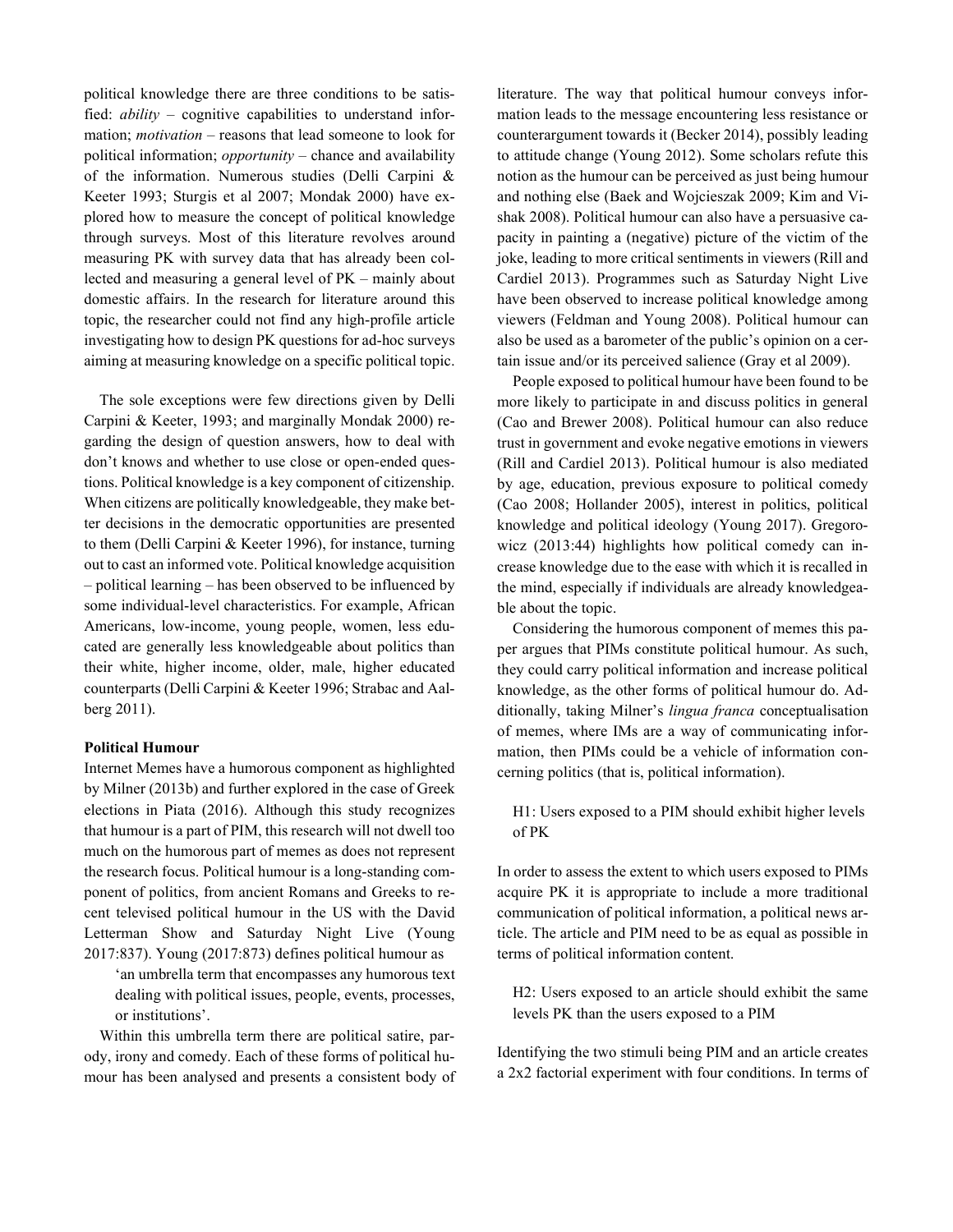the humorous part of PIMs, the abovementioned literature points towards evoking negative emotions in viewers, especially towards the victim(s) of such humour.

H3: Users exposed to a PIM will exhibit negative sentiments towards the subject(s) of humour

The above explored literature also suggests the same individual-level characteristics that influence PK levels might also influence feeling unfavourable towards the victim of the joke. The main individual differences being education, age, political ideology and gender.

H4: Individual differences might influence the relationships in H1, H2 and H3

Institutions, governance and electoral processes (PK1) might be too complex to be conveyed in a PIM, this might be due to their complexity and can vary from country to country. The other two dimension of PK (Delli Carpini & Keeter 1996) are more suitable for PIMs, as they relate to faster, day to day, personalised part of political knowledge. PIMs are also used as a reaction to politics and political events, communicate current political events, make fun of a specific politician. Intrinsically, PIMs, are more likely to communicate political information regarding the last two dimensions of PK, as identified by Delli Carpini & Keeter (1996).

# Method

#### Sample characteristics

Participants were recruited through Prolific.co. The participant was shortly briefed on the content of the survey before starting. A remuneration of £0.75 was paid upon completion of the survey which lasted on average around 5 minutes. The sample requested was 552. This study had to reject 88 participants because of failed stimulus check or looked at the stimuli for less than 7 seconds. The sample was pre-screened through a Prolific function, showing the survey only to people who live in the UK, as the stimuli regarded a UK politician. The survey ran on the Prolific platform on the 27th of March 2019. Once rejected participants were identified, additional participants were included the 17th April 2019. The funds necessary for the survey were provided by the University of Nottingham's School of Politics and International Relations Student Fund. After refining the sample by eliminating outliers ( $n=7$ , Cook's distance >.015) the number of participants was narrowed down to 545. Table 2 presents the

distribution of participants in the experimental conditions. The sample has a mean age of  $34$  (SD=12.07), is predominantly university educated, female and of UK nationality.

# Ethics

The participants had to provide their consent at the start of the. Participants were made aware of the possibility and procedure of withdrawal. The research was approved by the University of Nottingham School of Politics and International Relations Ethics committee. Data was collected anonymously, sensitive data (IP address) was deleted immediately after download. The participants were debriefed on how the stimuli was developed for the sole purpose of the study.

#### Measurement

The Political Knowledge Scale  $(M=3.23, SD=1.70)$  was constructed by an additive measure made of the 6 items on political knowledge, see Table 1. Due to the scarcity of literature on PK question design in an experimental setting, the researcher had to design their own. To create the PK scale, the researcher analysed what political information was present in the stimuli, reflecting its content. The questions present in table 1 were produced based on the stimuli information and the two dimensions of PK which relate the most to PIMs. Correct answers were scored as 1. If the participant answered incorrectly, they would get 0. In item 1, participants choosing the open-ended option and provided a partial answer were scored as 0.5. In item 5 the answer 'Low' was coded as 1 while 'No trust' was coded at 0.5. The answers to each of the questions were presented in a random order to the respondent to avoid random answers. All the variables had equal weighting in the scale producing a simple additive index. The PK scale was then tested for reliability and confirmatory factor analysis, explored further in the results section.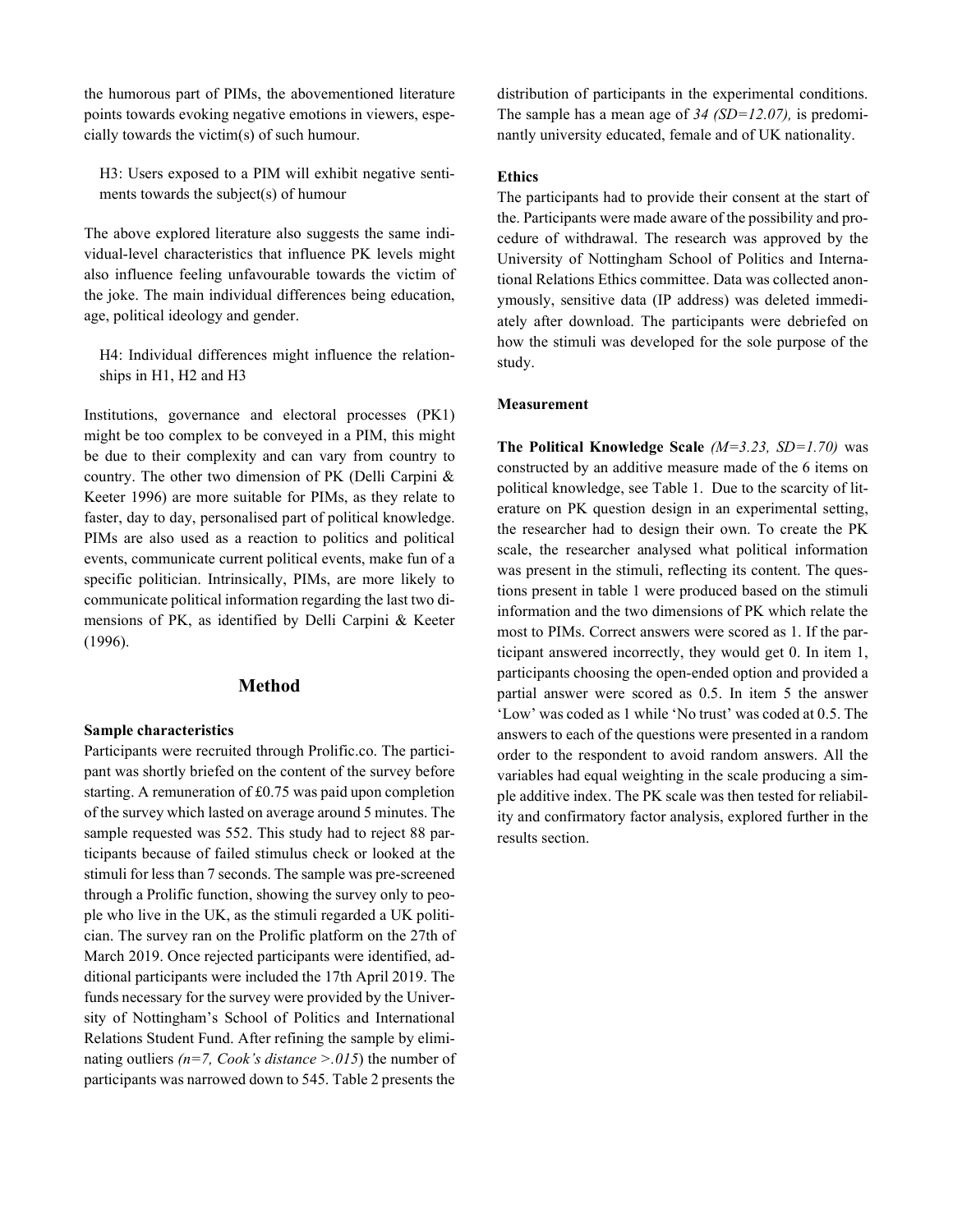|   |                                        | $\overline{P}K$  |
|---|----------------------------------------|------------------|
| N | <b>Question wording</b>                | <b>Dimension</b> |
| 1 | Who is Esther McVey?                   | People and       |
|   |                                        | parties          |
| 2 | How correct was McVey's tweet          | Substance of     |
|   | about the EU?                          | politics         |
| 3 | In particular, what did McVey          | Substance of     |
|   | tweet about the EU?                    | politics         |
| 4 | What is Esther McVey's stance on       | People and       |
|   | Brexit?                                | parties          |
| 5 | According to the image/paragraph       | Substance of     |
|   | you saw, what is the level of trust in | politics         |
|   | politicians in the UK?                 |                  |
| 6 | Which one of these is Esther           | People and       |
|   | McVey? Tap on the person you           | parties          |
|   | think is Esther McVey                  |                  |

Table 1: Political knowledge scale questionnaire and political knowledge dimensions measured by each item

Feeling thermometers measured on a feeling thermometer (0-10) between unfavorable/cold and favorable/warm. Participants had to indicate how they viewed the EU  $(M=5.88, SD=3.17)$ , politicians in general  $(M=2.23,$  $SD=1.92$ ), and Esther McVey ( $M=2.45$ ,  $SD=2.17$ ).

Information seeking behaviors  $(M= 4.63, SD=3.07)$ was measured by asking participants how likely they were to look for more information on the subject on a scale (1- 10).

**Confidence** ( $M=4.63$ ,  $SD=2.28$ ), was measured by asking how confident participants were in the answers they selected in the PK items (1-9).

Political ideology (M=2.75, SD=1.43) was measured through a self-assessed scale measured from 0 to 7 where 0 is left-wing and 7 is right-wing. Grouped as very left wing, left-wing, right wing, and very right wing

Socio-demographics. Participants had to indicate their Age ( $M=34.07$ ,  $SD=12.1$ ) Gender ( $M=1.68$ ,  $SD=0.47$ ) UK or EU nationality  $(M=1.11, SD = 0.32)$  and Education  $(M=4.64, SD=1.04)$ . Education was measured from 'Less than GSCE' to 'Doctorate degree' with an option for 'Other'.

# Experimental design

This study employs a 2x2 factorial between-subject experiment embedded in a survey, with a PIM and a news article as stimuli. The experimental design stems from H1 and H2.

By using such method, the study is able to establish causality between exposure to PIM and increase in PK. Utilizing a piece of written news allows the inclusion more traditional stimuli, as well as introducing a comparison between PK learned from PIM or article. Participants were randomly assigned to a condition at the start of the survey, Table 2 shows conditions and N of participants. Exposure to stimuli was checked by a Qualtrics timing function.

|            |     | <b>Political Internet Memes exposure</b> |            |
|------------|-----|------------------------------------------|------------|
|            |     | Yes                                      | No         |
| Expo-      |     | Meme and Article                         | Article    |
| sure<br>to | Yes | MAAM(142)                                | A(134)     |
| news       |     | AM (66) MA (76)                          |            |
| piece      |     | Meme                                     | No stimuli |
|            | No  | M(139)                                   | Control    |
|            |     |                                          | (130)      |

Table 2: Experimental conditions with N of participants.

#### Stimuli development

The characteristics for the selection of the news piece were that it needed to concern the two areas of political knowledge identified in the theoretical framework, a current political event (substance of politics) that revolved around a politician (people and parties). The chosen stimulus is the controversy surrounding the MP Esther McVey. The MP tweeted a debunked 4-year old article about how all EU members must adopt the Euro as their currency by 2020. The abovementioned tweet can be seen in Figure 1.



member states after 2020? #trust #WatchOut

**BrexitCentral @BrexitCentral** After 2020, all EU members will have to adopt the euro telegraph.co.uk/finance/econom..

Figure 1: Tweet that sparked the controversy.

The MP tweeting false information about the EU and its policies caught the attention of some users and a few newspapers. Some even pointed out McVey's hypocrisy of deliberately tweeting a debunked article after having complained about the lack of trust in politicians just days before.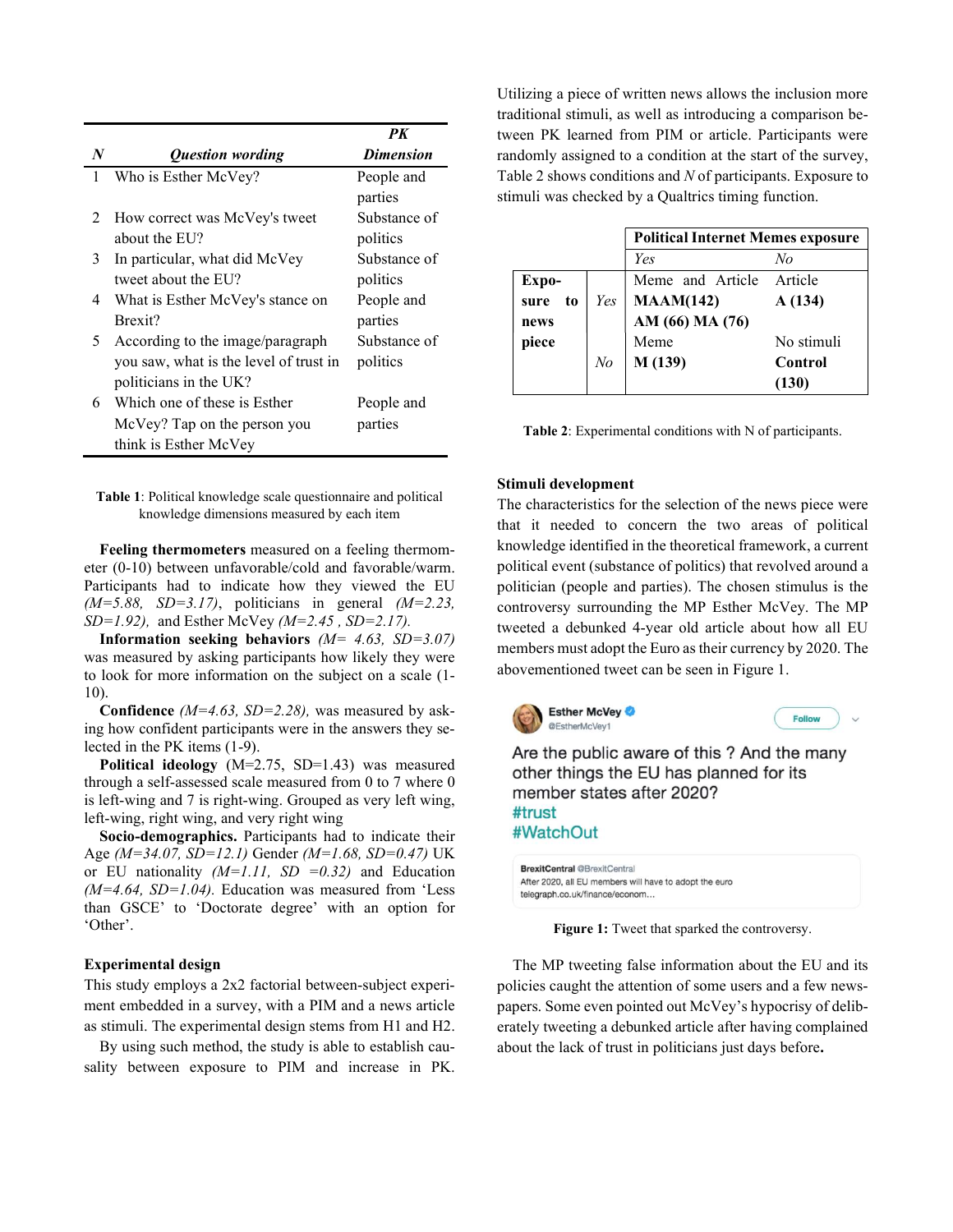The article (Figure 2) chosen for the stimuli was a combination of two articles, from The Week (The Week 2019) and Mirror Online (Smith 2019). The origin and partisanship of the article were not disclosed to the participant as their partisan bias might influence the extent to which they retain information (Young 2012).

#### Please read the following paragraph from a newspaper article.

Others pointed to a tweet posted by McVey hours before she made the EU claim that decried the lack of trust in British politicians

#### Figure 2: Article used in experiment.

Next, the researcher searched a PIM regarding the controversy. Ideally, it would be a pre-existing meme found on social media, but after extensive research, no meme was found. The researcher then proceeded to craft PIMs by using various image macros. Figure 3 is the chosen stimulus. When designing and choosing, the researcher paid attention in making stimuli equal in political information contained.



Figure 3: Political Internet Meme used in experiment.

# **Results**

This section illustrates the results of the data analysis performed. First, the political knowledge scale was tested for reliability and a confirmatory factor analysis was performed. Secondly, ANOVAs were performed for PK scale (H1 and H2) and feeling thermometers (H3). In the ANOVAs where Levene's test of equality was violated, the researcher turned to non-parametric Welch's ANOVA (H3). To explore whether socio-demographics play a role in the relationships tested, ANCOVAs are employed (H4).

#### Political knowledge

The political knowledge scale  $(M=3.23 \text{ SD} = 1.70)$  was tested for reliability ( $\alpha = .645$ ). As alpha comes close to the acceptability threshold  $(α≥7)$  a Confirmatory Factor Analysis was performed on the scale. As part of CFA, multiple models were run. The final model (Figure 4) was prompted by modification indices present in the AMOS output. The modification indices suggested multiple covary between errors, which were applied by following the PK dimensions previously outlined in this paper.

Post-Hoc error correlation in SEM is discouraged if done only based on the modification indices, however it is acceptable if there is a theoretical underpinning of error covariation. Table 1 provides the PK dimension measured by each question and thus provides a theoretical justification error covariation in the model. Items 1, 4 and 6 measure the people and parties dimension; while items 2, 3 and 5 measure the substance of politics dimension.



Figure 4: PKScale final CFA with standardized weights.

Former Tory minister Esther McVey has been branded a "serial liar" after tweeting untrue claims about the EU.

The Tory Brexiteer approvingly quoted a speculative opinion piece in The Daily Telegraph in 2014 in which Brexit-supporting economist Andrew Lilico suggested all EU member countries would have to join the euro by 2020.

The article was debunked shortly after it was published, with critics pointing out that under the Maastricht Treaty of 1992, the UK and Denmark are relieved of the requirement to join the euro.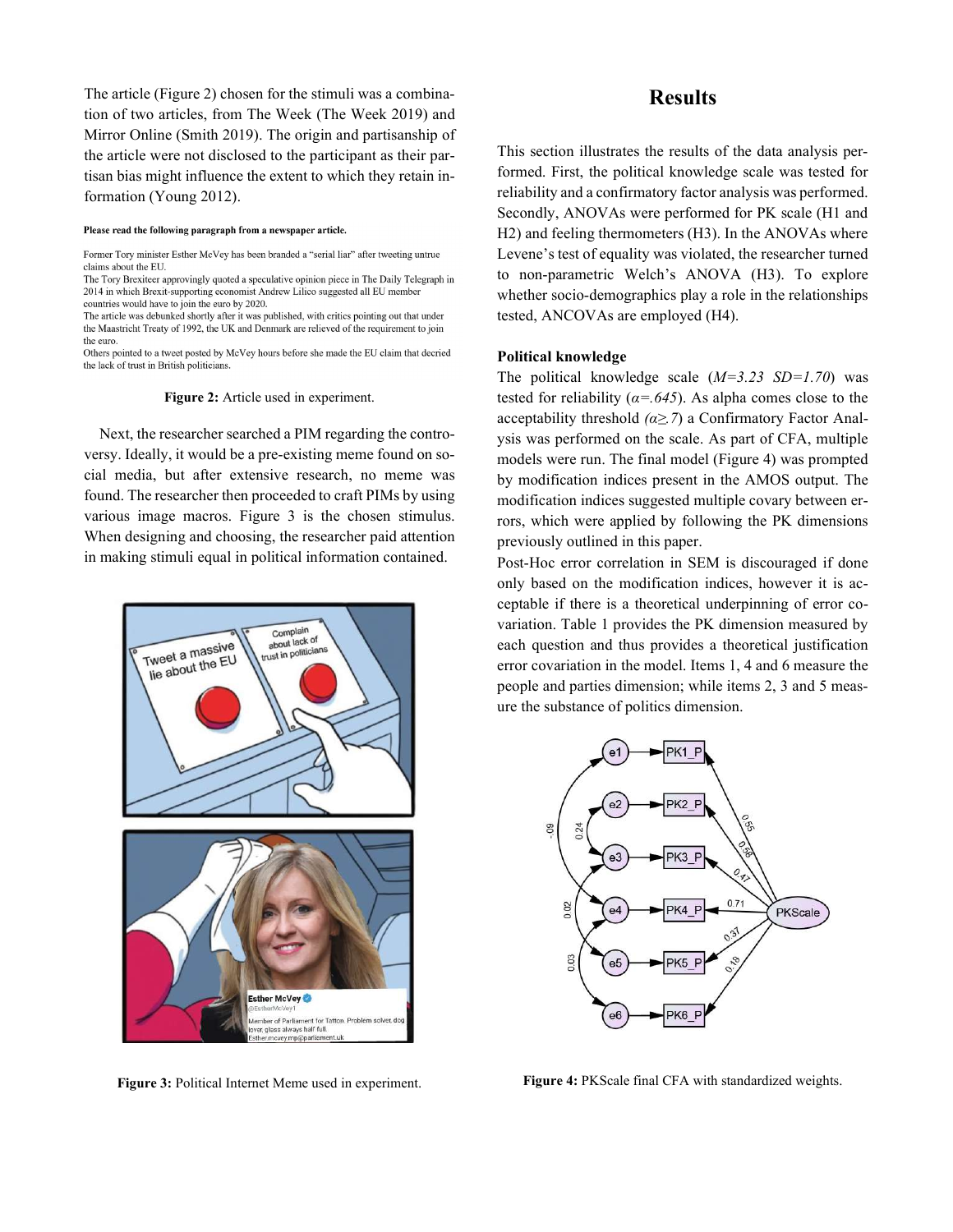The final model fits the data  $\chi^2 = 8.07$  (df=5, p=.152), the other fit indices are also within bounds of a good fitting model (RMR=.005; CFI=.992; RMSEA=.034).

ANOVA tests were conducted to explore the impact of experimental groups on the levels of political knowledge (PKScale). Levene's test of homogeneity was not violated  $(p>0.05)$ . The ANOVA found a statistically significant difference  $F(3, 541) = 135.29$ ,  $p \le 0.001$  between groups. The effect size (adjusted  $R^2 = 425$ ) indicates that 42.5% of the variance in the political knowledge scale is explained by the experimental groups. Post-hoc comparisons were performed with Tukey HSD, which indicated significant differences between all the groups. Participants exposed to the meme  $(M=2.58, SD=1.17)$  presented higher levels  $(+0.86,$  $p<.001$ ) of PK than the control group ( $M=1.7$ , SD=1.42) but lower levels  $(-1.46, p<0.001)$  when compared to article  $(M=4.04, SD=1.32)$  or article and meme groups  $(-1.92,$  $p<0.001$ ) (M=4.49, SD=1.24). Additionally, there is a significant difference between article and MAAM  $(+.46, p=.018)$ .

Figure 5 presents the different levels of PKScale in the experimental groups. To check for order effects in the meme and article group a 5-group ANOVA was performed  $F(4)$ ,  $540$ )= $101.55$  p<.001, Tukey HSD post hoc revealed no difference between MA and AM  $(+.17 \, p > .05)$ . In this model, only AM is significantly different to  $A(-.546 \, p<.05)$ .



Figure 5: Political Knowledge levels across experimental groups. (Error bars 95% CI; Pink line grand observed mean)

This data seems to support H1 but only in the case of participants seeing only a meme or a meme and an article. H2 does not find support in this data, as participants exposed to the

article show higher levels of PK than those exposed to the PIM. However, participants in the meme and article exhibit higher levels of political knowledge compared to being solely exposed to the article.

ANOVA was performed on how different experimental groups scored in the feelings towards the EU, there was no significant difference between the groups  $F(3,519)=540$  $p$  > 0.05. The ANOVA performed on feelings towards politicians in general found no significant difference between the groups  $F(3,508) = 705 \text{ p} > 0.05$ . Due to violation of Levene's test of homogeneity, Welch's ANOVA was performed on feelings towards Esther McVey which showed significant difference between the groups  $F(3, 268.79) = 11.65$ ,  $p < .001$ .

Games-Howell Post-Hoc reveals a significant difference between article  $(M=1.97, SD=1.89)$  and meme  $(M=2.84)$  $SD=2.25$ ) of -0.870 (p <.005). Control (M=3.28, SD=2.33) and meme do not differ significantly  $(+0.438, p > .05)$ , so do article and MAAM  $(M=1.91 \text{ SD}=1.97)$   $(+.06 \text{, } p>0.05)$ . Meme is significantly different to MAAM  $(+0.928,$  $p$ <.005). Figure 6 summarises the Welch ANOVA. Order effects in MAAM group were also tested with a 5-group ANOVA  $F(4, 219.4)=8.7$ ,  $p<001$ ; which revealed no significant difference between AM and MA (+0.02, p>.05).



Figure 6: Feelings towards Esther McVey across experimental groups

In summary, experimental manipulation seems to impact only the feelings towards the main subject of the joke, McVey but not feelings towards the EU or politicians in general. The difference in feelings seems to be impacted more by being exposed to the article rather than the meme. In this data, H3 is not supported as the PIM does not seem to influence feelings towards the victim of the joke.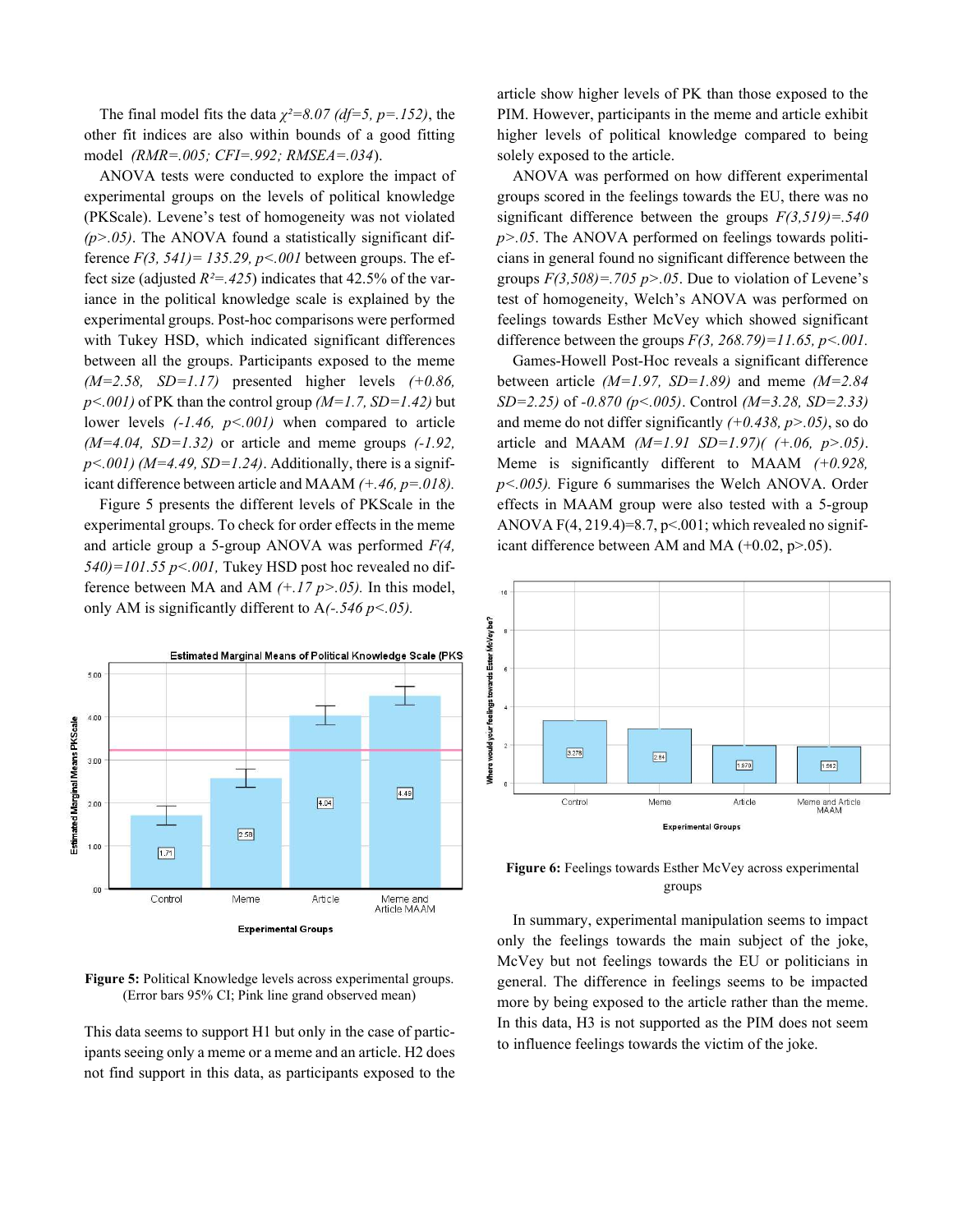ANCOVA was performed with PKScale as dependent, experimental groups as fixed factors and covariates being education, gender, ideology, age, nationality, confidence in answers  $F(3, 454)=75.49, p<.001,$  Adjusted  $R^2=.562$ . Levene's test of equality was not violated  $(p>0.05)$ . The covariates that significantly impact PKScale are: education (Partial  $\eta^2 = 0.027$ ,  $p < .001$ ), ideology (P $\eta^2 = 0.015$   $p < .01$ ) and confidence in answers selected  $(Ph^2=0.176, p<.001)$ .

To test whether the same individual differences impact feelings towards McVey, an ANCOVA was performed with HC3 in SPSS, which calculates parameter estimates with robust standard errors, for when Levene's test of equality is violated. The ANCOVA resulted statistically significant, F(3, 416)=6.23, p < 001, Adjusted  $R^2 = 212$ . Individual differences that seem to significantly influence feelings are: ideology  $(Ph^2=0.134, p<0.01)$  confidence  $(Ph^2=0.017,$  $p<0$  and marginally nationality ( $P\eta^2 = 0.009$ ,  $p = 0.052$ ). As a result, H4 is supported by the data but only in the case of education, ideology and confidence on political knowledge; and ideology, confidence and marginally nationality on feelings towards Esther McVey.

To check whether exposure to stimuli also impacted other variables, additional ANOVAs were performed on information-seeking behaviors  $F(2, 412)=2.21$  p=.111; confidence F-Welch (3, 290.59)=36.7,  $p < .001$ ,  $\eta^2 = .187$ ; enjoyment of stimuli  $F(2, 407)=3.97$ ,  $p<.05$ , Adjusted  $R<sup>2</sup>=.014$ . The Welch-ANOVA for confidence with Games-Howell Post-Hoc shows significant differences between all groups  $(p<.001)$  but not between article and meme  $(+0.42 \, p > .05)$ . Figure 7 presents the experimental groups and the respective confidence scores.



Figure 7: Confidence in answering PK scale across experimental groups.

To conclude, the data presented supports some of the hypotheses. H1 is supported in the case of Meme vs Control, and Article vs Meme and Article. H2 is not supported by the data. H3 is not supported, but interestingly, exposure to a Meme does not result in colder feelings but exposure to the article does. H4 is supported by the data but only in the case of education, ideology and confidence on political knowledge. For feelings towards Esther McVey; ideology, confidence and marginally nationality seem to have an influence on this relationship. The next section will discuss these results and their implications.

# **Discussion**

The survey embedded experiment presented in this paper supports the notion that Political Internet Memes confer political information, thus increasing the level of political knowledge of people exposed to them. The experiment suggests that exposure to news pieces increases political knowledge to a higher extent than memes. Order effects of exposure between meme and article seems to have no effect on political knowledge. Furthermore, the political learning pattern still exists even when controlling for age, gender, education, ideology, confidence, and nationality. Education, ideology and confidence seem to impact political knowledge acquisition in this sample. This pattern has been highlighted in the political knowledge and humor literature already and seems to be pertinent to PIMs but only in the case of education, ideology and confidence in answering questions. More negative feelings towards the victim of the joke, Esther McVey, seem to be prompted by reading the article rather than being exposed to a PIM. Feelings seem to be also impacted by ideology, confidence and marginally nationality. Finding such a pattern which is statistically significant in the sample  $(N=545)$  leads the author to believe that such learning pattern could exists in the real world.

In the sample, age or gender do not have an impact on political knowledge, which could be attributed to the predominance of young and female participants. Although a similar pattern of individual difference impacting political knowledge and political comedy exists in the literature, results seem to suggest that this relationship might not be as strong as previously thought. This could be due to a nonrepresentative sample and smaller sample sizes than the ones used in the literature. This does not invalidate the results, rather presents a puzzle that further research and modelling could solve, determining whether the variables that influence political learning identified by the literature are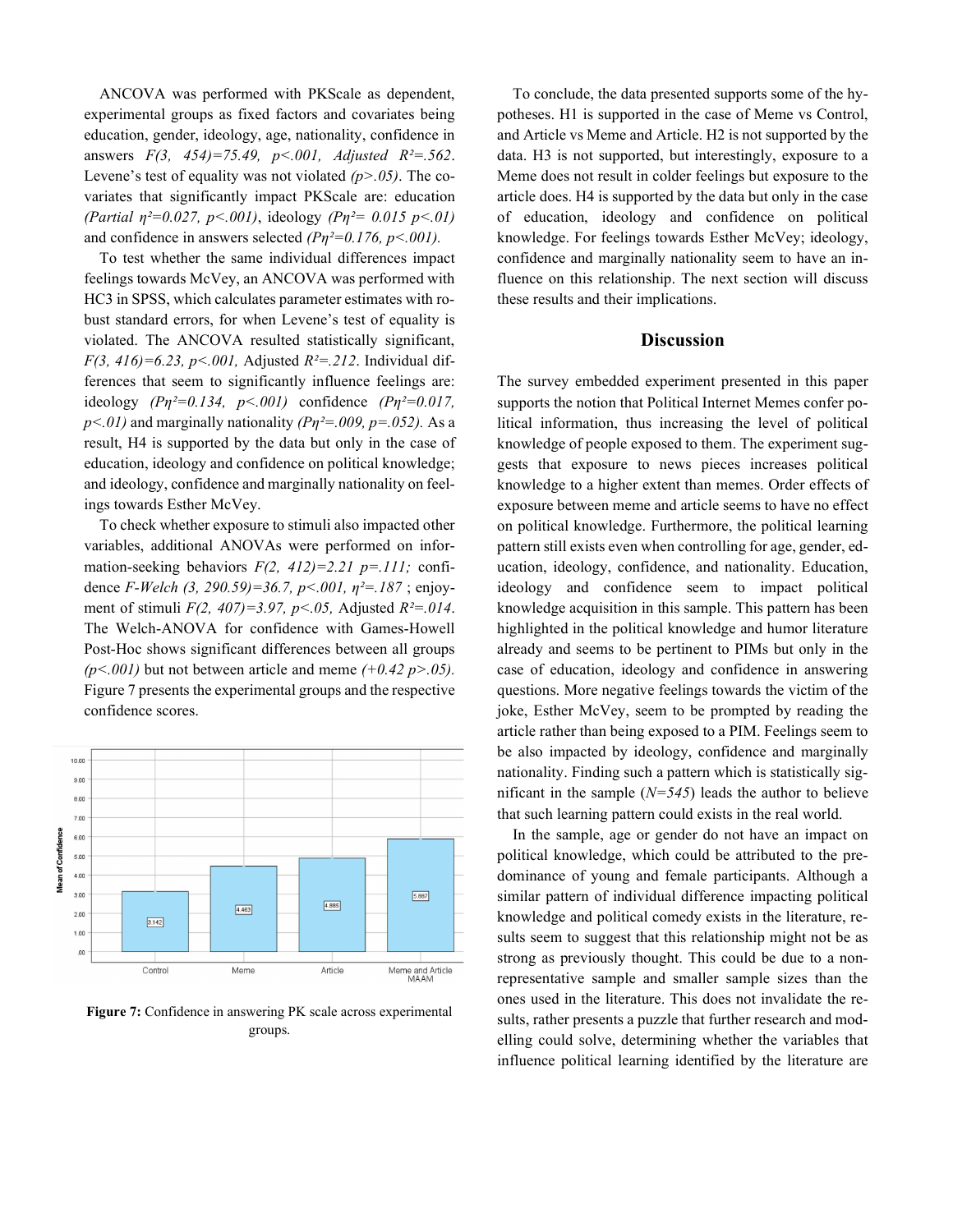still influential when analyzing political learning and feelings in PIMs.

The results presented indicate that people learn about politics from exposure to Political Internet Memes, confirming that memes should not be dismissed by social science research. Further scholarly attention should be devoted to researching what their effects are on the electorate. This research potentially opens a new perspective in understanding how political information is exchanged and acquired on social media though less traditional ways of political knowledge acquisition.

This research also calls for meme-makers to think about the power and influence that they can exert on the electorate.

The value of a meme is not simply humorous, it represents a vehicle for information. As such, users should start to realize the power that memes can have on them. Political Internet Memes also have implications on political campaigning and understanding the public conversation that happens through memes. PIMs could be employed as a public opinion barometer, as vehicles of political information, PIMs could influence citizens' views politics and candidates. Academic research is slowly catching up on the power that memes can have on elections (see Heiskanen 2017; Chagas et al. 2019; Moody-Ramirez and Church 2019). Other research could also look at how the act of meme-making impacts political knowledge.

# Limitations

Using an online sample with mostly young undergraduate, female participates limits generalizability to wider society. However, the author believes that if such effect was found in the sample, political learning from memes potentially exists in wider society. Additionally, young people form a significant part of the social media population, thus, young persons have a higher chance of being exposed to memes. Political knowledge presents an emphasis on long-term memory, which is difficult to measure in such a short experiment. As such, the survey might be measuring the political information communicated by the stimuli, rather than acquired long-term knowledge. Even though this paper does not measure long-term memory retention of the information, the results still show that PIMs do indeed communicate some form of political information to the users, potentially prompting political learning. Testing long-term memory requires a different experimental design, to include a temporal element, assessing information acquisition and retention.

Further research could repeat the same experiment on a representative sample, potentially in the United States to test

whether the effect of memes is just a British phenomenon or not. Using only a meme that has been generated for the purpose of the study could have altered the results. However, the meme was created the same way any user would, so it is safe to assume that the effect could be the same. As such, the meme produced for this study can be considered representative of any other pre-existing meme. Further research could employ experimental design with more than one Political Internet Meme, by changing, for example, the media format of the meme, or using conflicting information between the meme and the article. Obtaining an analogous result in a repeat experiment would confirm that the results described here are not just bound to the specific meme but exist across memes.

# Conclusion

This paper has examined the literature from memes and its lack of tools for a systematic study. The connections between Political Internet Memes, political knowledge, and political comedy were explored, contributing to a better understanding of PIMs. This study has shown how different works of literature have pointed towards such theorization of the influence of PIMs, and the potential gaps in this literature. Using a 2x2 experiment establishes a causality linkage that Political Internet Memes do indeed increase the political knowledge/information of the users exposed to them, but to a lesser extent than "hard" news.

This pattern also seems to exist even if controlling for various covariates previously known to influence political learning and humor. Covariates that seem to influence political learning and feelings in this sample are ideology, education, confidence, and nationality.

In the last part, the paper discusses how the incorporation of new studies into the analysis of this phenomena could benefit academic research. Although this research has its limitations, it is one of the first in its kind and the author believes that the limitations do not affect the validity of the results obtained. Additionally, most of the limitations stem from the lack of scholarly research and analysis in this field. This study shifts the focus to dwelling on the effects that memes have on people rather than analyzing memes as themselves.

This research calls for more attention on memes from scholars to analyze the phenomena; from users to be careful about how memes are shaping their knowledge of the political world, and from meme-makers to consider that the memes they produce could shape users' perceptions.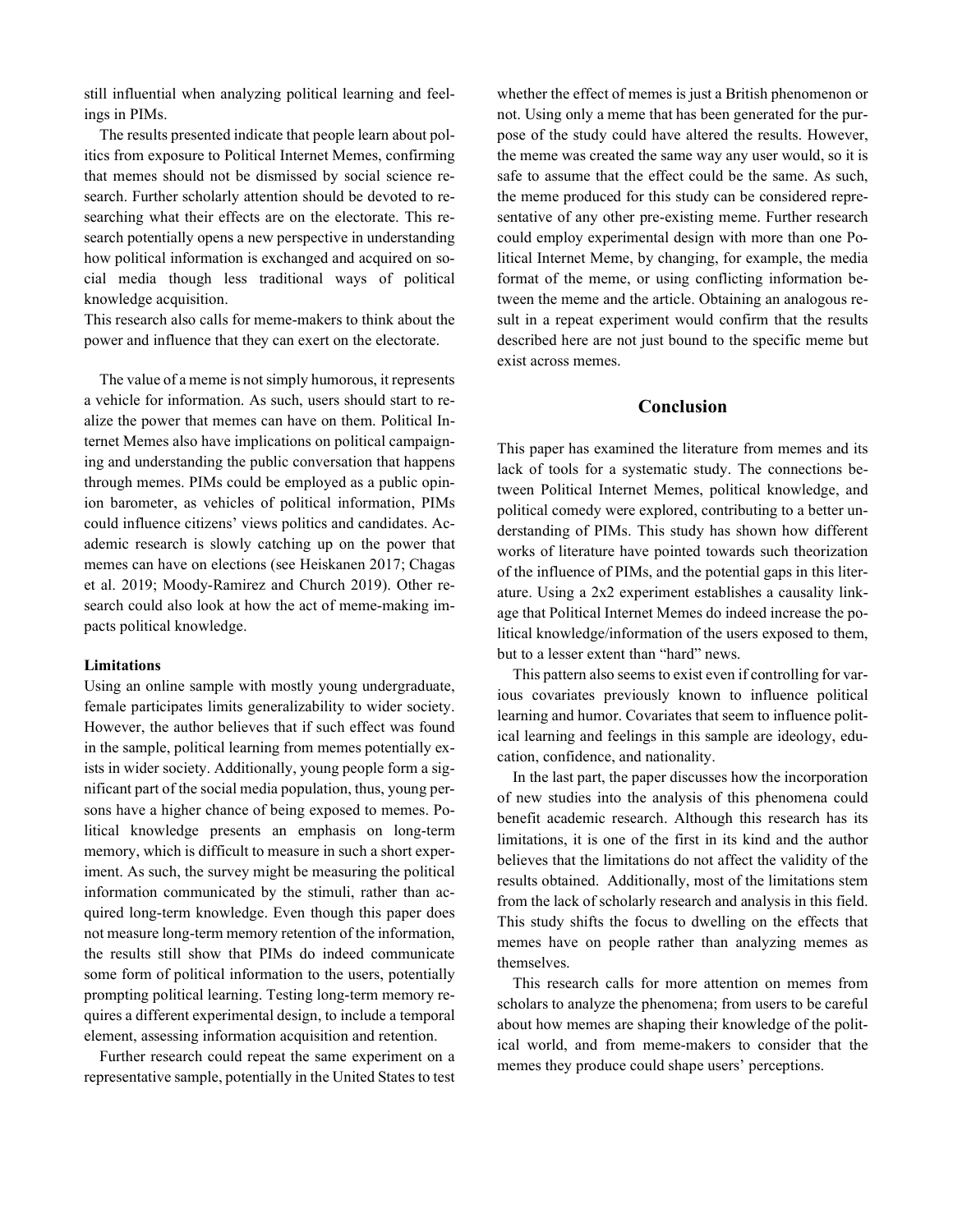# Acknowledgements

I would like to thank my supervisor, Dr Annemarie Walter for her wonderful guidance during this project. The funds necessary for the experiment were provided by the School of Politics and International Relations Student Fund, University of Nottingham.

Giovanni Schiazza MSc is currently a PhD student, supported by the Horizon Centre for Doctoral Training at the University of Nottingham (UKRI Grant No.EP/S023305/1) and by the Department for Digital, Culture, Media and Sport.

#### References

Anderson, K.V. and Sheeler, K.H., 2014. Texts (and Tweets) from Hillary: Meta‐Meming and Postfeminist Political Culture. Presidential Studies Quarterly, 44(2), pp.224-243.

Baek, Y.M. and Wojcieszak, M.E., 2009. Don't expect too much! Learning from late-night comedy and knowledge item difficulty. Communication Research, 36(6), pp.783-809.

Becker, A.B., 2014. Playing with politics: Online political parody, affinity for political humor, anxiety reduction, and implications for political efficacy. Mass Communication and Society, 17(3), pp.424-445.

Berger, J. and Milkman, K.L., 2013. Emotion and virality: what makes online content go viral?. GfK Marketing Intelligence Review, 5(1), pp.18-23.

Blackmore, S., 2000. The meme machine (Vol. 25). New York: Oxford Paperbacks.

Blank, G. and Reisdorf, B.C., 2012. The participatory web: A user perspective on Web 2.0. Information, Communication & Society, 15(4), pp.537-554.

Burroughs, B., 2013. FCJ-165 Obama trolling: memes, salutes and an agonistic politics in the 2012 presidential election. The Fibreculture Journal, (22 2013: Trolls and The Negative Space of the Internet).

Cao, X. and Brewer, P.R., 2008. Political comedy shows and public participation in politics. International Journal of Public Opinion Research, 20(1), pp.90-99.

Cao, X., 2008. Political comedy shows and knowledge about primary campaigns: The moderating effects of age and education. Mass Communication & Society, 11(1), pp.43-61.

Chagas, V., Freire, F., Rios, D. and Magalhães, D., 2019. Political memes and the politics of memes: A methodological proposal for content analysis of online political memes. First Monday, 24(2).

Dawkins, R., 1976. The selfish gene: new edition. Oxford and New York: Oxford University Press (1989 Edition).

Delli Carpini, M.X.D. and Keeter, S., 1993. Measuring political knowledge: Putting first things first. American Journal of Political Science, 37(4), p.1179.

Delli Carpini, M.X.D. and Keeter, S., 1996. What Americans know about politics and why it matters. New Heaven and London: Yale University Press.

Edmonds, B. 2005. Information about Journal of Memetics. [online] Cfpm.org. Available at: http://cfpm.org/jomemit/about.html [Accessed 5 Apr. 2019].

Feldman, L. and Young, D.G., 2008. Late-night comedy as a gateway to traditional news: An analysis of time trends in news attention among late-night comedy viewers during the 2004 presidential primaries. Political Communication, 25(4), pp.401-422.

Gal, N., Shifman, L. and Kampf, Z., 2016. "It Gets Better": Internet memes and the construction of collective identity. New Media & Society, 18(8), pp.1698-1714.

Gill, L.A. and Cardiel, C.L., 2013. Funny, ha-ha: The impact of user-generated political satire on political attitudes. American Behavioral Scientist, 57(12), pp.1738-1756.

Gray, J., Jones, J.P. and Thompson, E. eds., 2009. Satire TV: Politics and comedy in the post-network era. New York: NYU Press. Gregorowicz, K.D., 2013. DeMOCKracy Now: The Effect of Political Comedy on Knowledge and Ideological Constraint, A Model of Humor-Triggered Cognition. (Doctoral Dissertation, The University of Michigan)

Guadagno, R.E., Rempala, D.M., Murphy, S. and Okdie, B.M., 2013. What makes a video go viral? An analysis of emotional contagion and Internet memes. Computers in Human Behavior, 29(6), pp.2312-2319.

Heiskanen, B., 2017. Meme-ing Electoral Participation. European journal of American studies, 12(12-2).

Hollander, B.A., 2005. Late-night learning: Do entertainment programs increase political campaign knowledge for young viewers?. Journal of Broadcasting & Electronic Media, 49(4), pp.402- 415.

Howley, K., 2016. 'I Have a Drone': Internet memes and the politics of culture. Interactions: Studies in Communication & Culture, 7(2), pp.155-175.

Huntington, H.E., 2020. Partisan cues and internet memes: Early evidence for motivated skepticism in audience message processing of spreadable political media. Atlantic Journal of Communication, 28(3), pp.194-208.

Kahne, J., Middaugh, E. and Allen, D., 2015. Youth, new media, and the rise of participatory politics. From voice to influence: Understanding citizenship in a digital age, pp.35-56.

Kim, Y.M. and Vishak, J., 2008. Just laugh! You don't need to remember: The effects of entertainment media on political information acquisition and information processing in political judgment. Journal of communication, 58(2), pp.338-360.

Klein, O., 2019. LOLitics: The content and impact of Dutch populist Internet memes. Available at SSRN 3371224.

Milner, R. M., 2016. The world made meme: Public conversations and participatory media. Cambridge, Massachusetts: MIT Press, 2016.

Milner, R.M., 2013. Pop polyvocality: Internet memes, public participation, and the Occupy Wall Street movement. International Journal of Communication, 7, p.34.

Mondak, J.J., 2000. Reconsidering the measurement of political knowledge. Political analysis, 8(1), pp.57-82.

Moody-Ramirez, M. and Church, A.B., 2019. Analysis of Facebook Meme Groups Used During the 2016 US Presidential Election. Social Media + Society,  $5(1)$ , pp 1-11.

Nissenbaum, A. and Shifman, L., 2017. Internet memes as contested cultural capital: The case of 4chan's/b/board. New Media & Society, 19(4), pp.483-501.

Piata, A., 2016. When metaphor becomes a joke: Metaphor journeys from political ads to internet memes. Journal of Pragmatics, 106, pp.39-56.

Ross, A.S. and Rivers, D.J., 2017. Digital cultures of political participation: Internet memes and the discursive delegitimization of